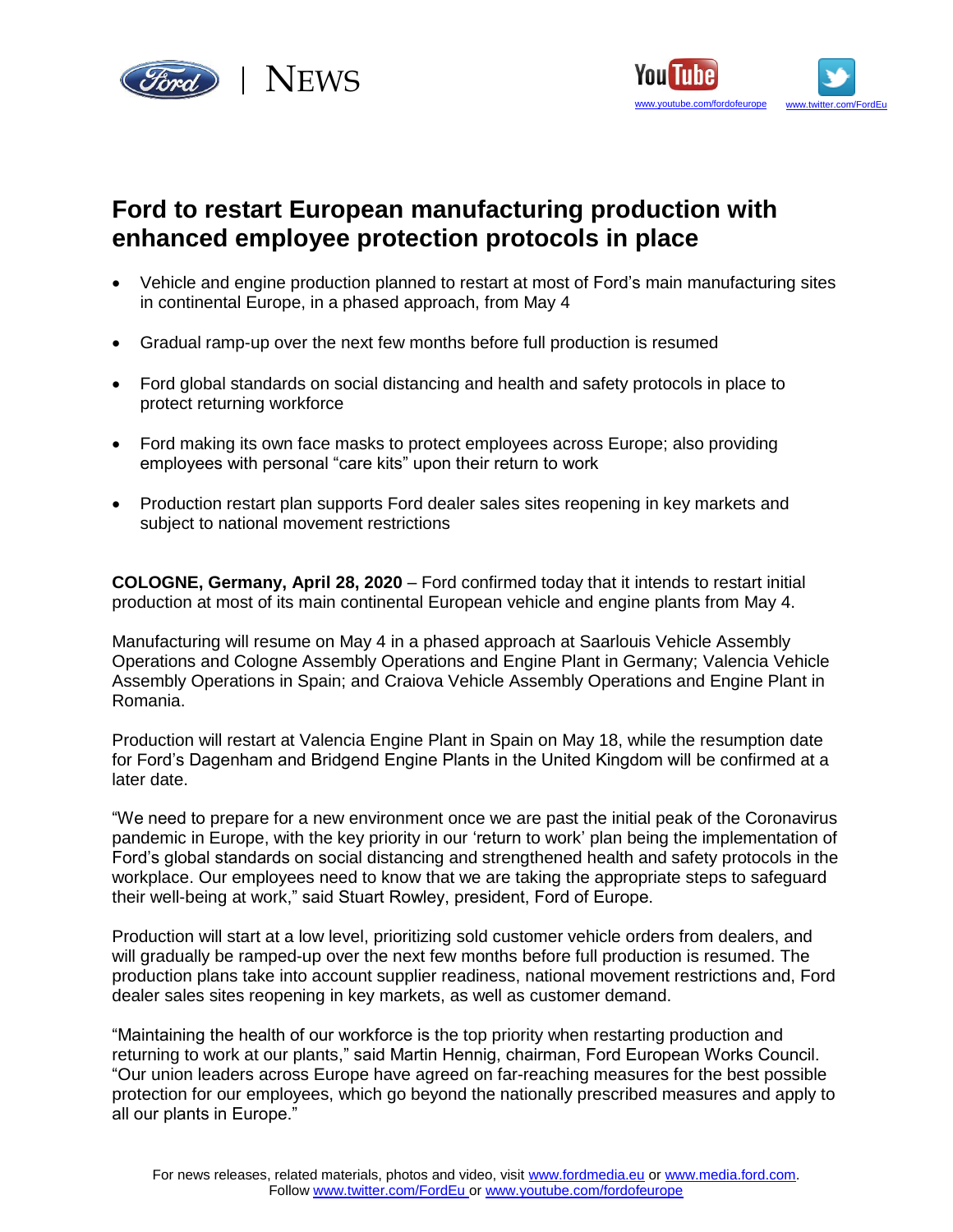A comprehensive list of Ford global standards on social distancing and employee health and safety actions in Ford's manufacturing and other facilities across Europe will be implemented, including but not limited to:

- Requiring anyone entering a Ford facility to use a company-provided face mask, and a face shield in select manufacturing positions and other positions where social distancing cannot be met
- All persons entering a Ford facility to have their body temperature checked on entry with scanning equipment that meets any local or national regulations and restrictions
- Completion of a daily, wellness self-assessment process to confirm employee fitness and readiness for work before entering a Ford facility
- Redesigning of work areas to ensure proper social distancing guidelines are maintained and phased return to work to reduce employee density in buildings

The company also will provide all employees with a personal "care kit" on their return to work. The care kits include disposable face masks, reusable thermometer and other hygiene items.

Ford will produce face masks for use at its facilities across Europe. Company-provided face masks will be required to be worn by anyone working at or visiting a Ford site, in line with the company's global protocols. By producing face masks for its own use, Ford is helping reduce demand on stretched supply chains for personal protection equipment also needed by medical services and other industries.

A limited number of employees have continued to work on company sites over recent weeks to ensure the ongoing provision of critical services. From May 4, these activities also will begin to ramp up on a progressive basis towards more normal business levels.

Additionally, employees in non-production areas also will start to return in a phased approach from May 4, with priority given to those participating in key restart planning and business critical activities, or whose job functions require them to use specialized equipment only available at Ford sites, such as vehicle testing apparatus. Other non-production employees who can work remotely will continue to do so for the present time, including those employees on short-time working arrangements.

"This is an unprecedented time for our business, but it is bringing out the very best in our people at Ford, so many of whom are engaged in supporting their communities in a multitude of actions across Europe. As we begin to restart production, we will take that positive spirit of commitment and pride back into the workplace for the further benefit of our customers," said Rowley.

# # #